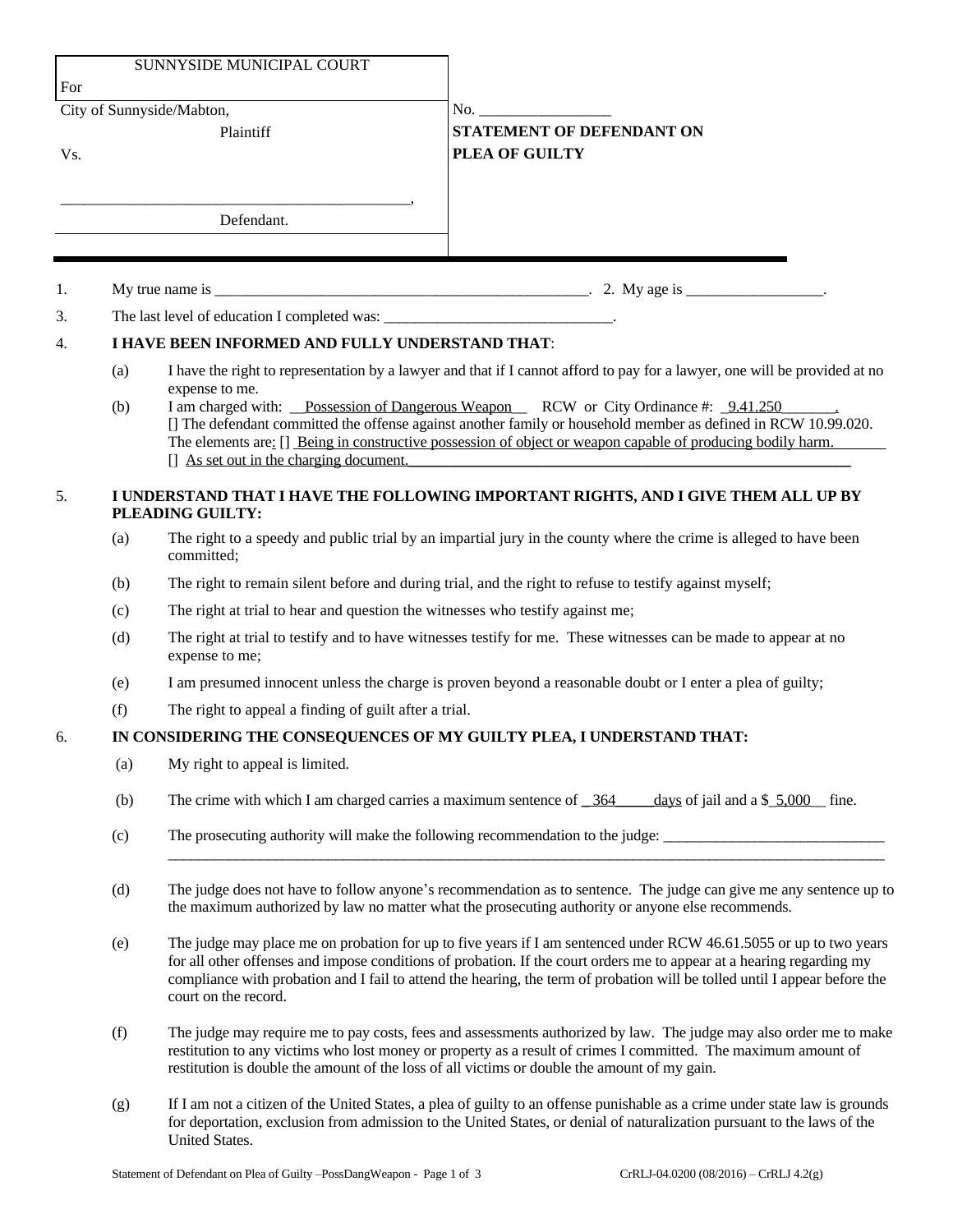## *NOTIFICATION RELATING TO SPECIFIC CRIMES: IF ANY OF THE FOLLOWING PARAGRAPHS APPLY, THE BOX SHOULD BE CHECKED AND THE PARAGRAPH INITIALED BY THE DEFENDANT.*

- [ ] h The crime of \_\_\_\_\_\_\_\_\_\_\_\_\_\_\_\_\_\_\_\_\_ has a mandatory minimum sentence of \_\_\_\_\_\_\_\_\_\_\_\_\_\_\_ day in jail and fine plus costs and assessments. The law does not allow any reduction of this sentence.
- [ ] i This plea of guilty will result in suspension or revocation of my driving license or privilege by the Department of Licensing for a minimum period of \_\_\_\_\_\_\_\_\_\_\_\_\_. DOL may impose a longer period of suspension or revocation based upon my record of conviction. This period may not include suspension or revocation based on other matters. RCW46.61.5055(9)
- [ ] j If I am convicted under RCW 26.50.110, for a violation of a domestic violence protection order issued under chapter 26.50 RCW. The court shall impose a mandatory fine of \$15. RCW 26.50.110.
- [  $\lfloor k$  I may not possess, own, or have under my control any firearm, and under federal law any firearm or ammunition, unless my right to do so is restored by the court of record that ordered the prohibition on possession of a firearm or the Superior Court in Washington state where I live, and by a federal court if required. I must immediately surrender any concealed pistol license.
- [1] If this crime involves a drug offense, my eligibility for state and federal education benefits will be affected. 20 U.S.C. § 1091(r).
- [ ] m If this crime involves sexual misconduct with a minor in the second degree, communication with a minor for immoral purposes, or attempt, solicitation or conspiracy to commit a sex offense, or a kidnapping offense involving a minor, as defined in RCW 9A.44.130, I will be required to register with the county sheriff as described in the "Offender Registration" Attachment.
- [ ] n Pursuant to RCW 43.43.754, if this crime is an offense which requires sex or kidnapping offender registration, or is one of the following offenses, assault in the fourth degree with sexual motivation, communication with a minor for immoral purposes, custodial sexual misconduct in the second degree, failure to register, harassment, patronizing a prostitute, sexual misconduct with a minor in the second degree, stalking, or violation of a sexual assault protection order granted under chapter 7.90 RCW, I will be required to have a biological sample collected for purposes of DNA identification analysis, unless it is established that the Washington State Patrol crime laboratory already has a sample from me for a qualifying offense.
- [ ] o *Travel Restrictions:* I will be required to contact my probation officer, the probation director or designee, or the court if there is no probation department, to request permission to travel or transfer to another state if I am placed on probation for one year or more and this crime involves: (i) an offense in which a person has incurred direct or threatened physical or psychological harm; (ii) an offense that involves the use or possession of a firearm; (iii) a second or subsequent misdemeanor offense of driving while impaired by drugs or alcohol; (iv) a sexual offense that requires the offender to register as a sex offender in the sending state. I understand that I will be required to pay an application fee with my travel or transfer request.
- 7. I plead guilty to the crime(s) of Possession of Dangerous Weapon as charged in the complaint or citation and notice. I have received a copy of that complaint(s) or citation(s) and notice. [] The complaint or citation and notice was orally amended and I waive filing of a written amended complaint or citation and notice.
- 8. I make this plea freely and voluntarily.
- 9. No one has threatened harm of any kind to me or to any other person to cause me to make this plea.
- 10. No person has made promises of any kind to cause me to enter this plea except as set forth in this statement.
- 11. **Statement of Facts:** The judge has asked me to state in my own words what I did that makes me guilty of the crime(s). This is my statement (state the specific facts that support each element of the crime(s)):

 $\overline{\phantom{a}}$ 

.

<sup>[]</sup> I committed this crime against a family or household member as defined in RVW 10.99.020.

<sup>[ ]</sup> Instead of making a statement, I agree that the court may review the police reports and/or a statement of probable cause supplied by the prosecution to establish a factual basis for the plea.